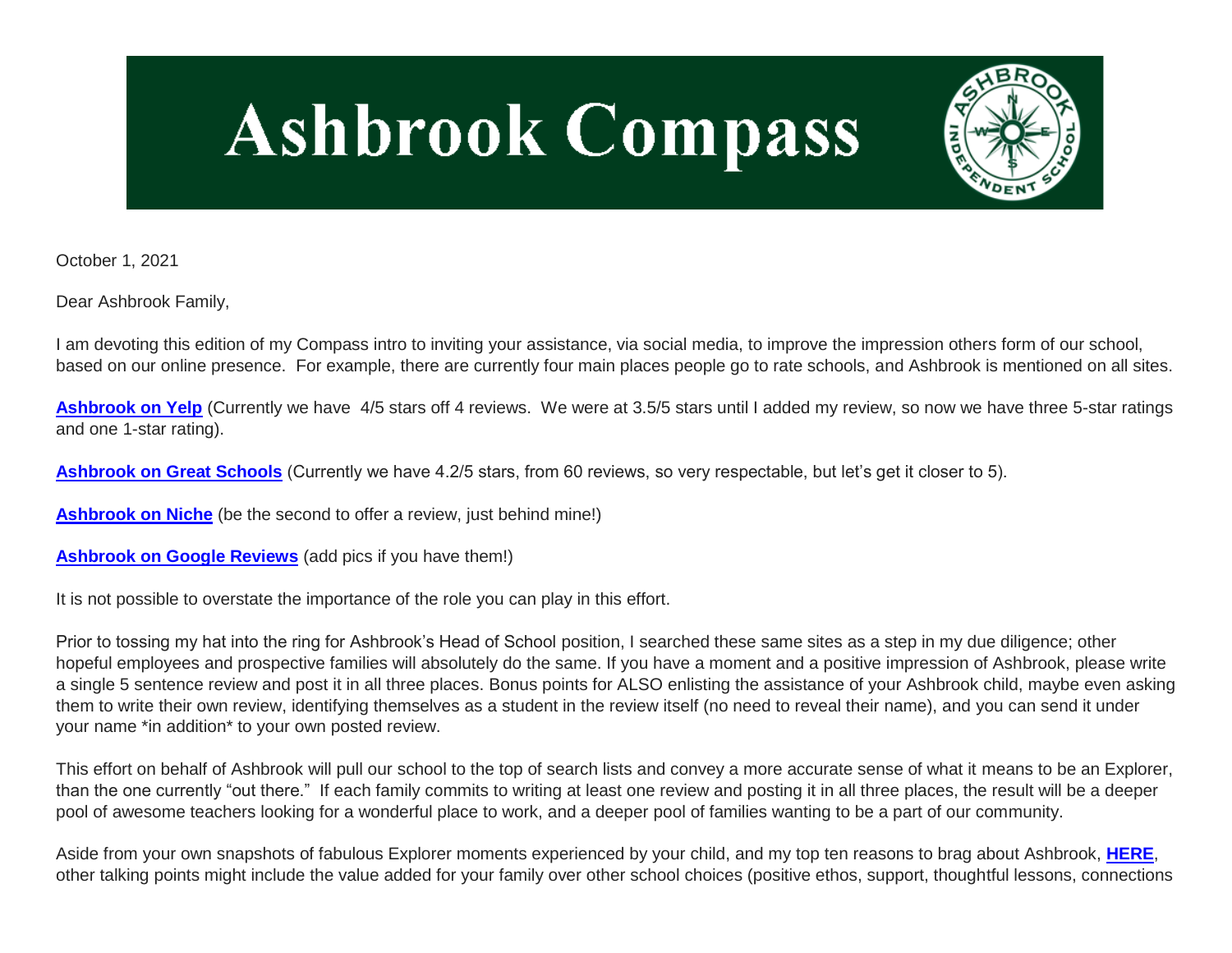with peers, passion of teachers for their subject but even more for the welfare and development of students), "no back row," tuition as not as high as many people might think, the kind and inclusive community vibe, availability of advanced classes for our kids who demonstrate an interest and ability, the fact that we are NOT elitist though as an application school we are not right for every child (but especially well-suited for students who are academically curious & motivated, and hungry, relationships with teachers, ability to play a role in the community as a parent partner, access to decision makers, transparent communication, the fact that we challenge and nurture. Mentioning the imaginative array of electives and the fun and joy your children experience while in school would also be great.

Finally, if an experience you have had as an Explorer is preventing you from posting a positive review of our school, I'd love to hear about that too, and in that case I'd hope you'd give me a chance to address your concern and earn your support.

Be well, Doc

Dr. Christopher A. Schoberl Head of School

P.S. If you have not yet completed the Parent Partner Survey **[HERE](http://link.mystudentsprogress.com/ls/click?upn=VpBe6Z9t6RkEC4qAoQCeri-2FFFh7llDqKppeMq4GAyjRWQxckQw26M-2Bv6Io9sYjjzu11I-2FIHnrxqd6TMWI6gnx-2BiEK7Npr-2BpJ3so6M0GUxrRTpwZZYMhJ-2FmMHGccGwQxRDvsZHECICQBoGuYXr6ayZQ-3D-3DLM_a_1PndbFfBoQGSZbxwXHHEexw3B2F0fG-2BUmuXm6a-2BX-2BzvL8rXTunzHMI6IkDf7bdBzk33hechsGzTZUbsVa-2FUS4CYbJcXSWO-2BblmhWgN3mvm3zPHLX5EzBst-2FUKftYT5SilXo0zfQ5MtHXf6qDUjn-2BlzlXLRvyePiqq8MJEqJEykqPm-2BNQ6EWeNAJw42-2BCrOZouALdyblF3r-2BGrpNzAElTOI2SkBsn3mqqNpoEbjuNulQem3Ugjl-2BPI6fmtwkHdJF-2FXtJO4TutCRedukCaKNtCdNiIG3xwQxfTPrk-2FZFegOtVlwfyRCtKOLsG-2F5hlaD973TMlgAIMYcTs7z5pHq6BE9F-2FNpAmQLOlPCdPY-2BczHXsDS-2BoXZopt7Sd5-2Bimq1SL-2FmKbQW90aX40wG6MmU0Tm92tJXII8v41rttqEHEY0IR4ivHyBn1O58O5m8lS-2BHPdkJ)**, please do so. I am closing the survey tonight.

**Next Week: October 6** -- Bike-to-School Day (see below) **October 6** -- PTO meeting via Zoom, 9 a.m. (link below)

**Upcoming Dates: October 20** -- Coffee/Tea with Leadership **October 21** -- Movie Night for grades 2-4 **October 22** -- Teacher In-service, No School **October 28** -- Picture Retakes **October 29** -- Ashbrook Spooktacular

#### **[2021-22 School Year Event Calendar](http://link.mystudentsprogress.com/ls/click?upn=t3AI3kjK1Pyk9qPfHnOahelBVVSIlRAa3GeSLMbkINmgHr3guxrPuqfp-2Bh-2FJW4nCZ4g8Gi3XkGXC-2FKATZbsSvlLtGaxynoxi8rg7wuoRjJ9ogb5HbX999Eip-2FZE6wLdBt-2FZXHJBS6zquMLtzN9wyAf-2BwWQPV3rI3lDDknuQ1JHMBzJ8gUYT-2F7YzNEwZY9IsL01sHprQ-2FIDOi-2FxvxQxcWetx3uPiVsOO-2BTqPctwW7ytf9RkxC1x3UjTIEBtRaqxRocHrr-2BmciBR4-2BJ-2F9FRK9RIbCVijz3zpNIIcd4PIsUMddSSVNBf6Erlmv-2BHBcLMpY-2BXATDQ1ruaOReFDZmWYSBv8U-2FG-2FKOr0yEkAwqSdMzdcQ3gq4Z79RZNOTZP4nGap5-2B4nzc4nIf29OyD3NhvJHQaLkc85sE-2FfYbPaGyyk6H2FOzJRYThJmT37US6LpTrGNlh9HxVTLYe1LpjcNTBXNJsSKlp-2BAa-2BVuGTdE8v33fTt9-2BgR-2BE9tSlDPzhNHxWPZ2RZ535aLRz3SoCCiPZR3EABfh4FMKDRC4z2q-2Bvjvbtim7SOD4kDD2r5XYSDBe4a3bcI5fNds6iRAQWmj3uDnwn3-2B3tKuGNT1JKaRpJXKTgGLzWZLAnNUo4fvdQC77H83vaK-2BM8PCeLuljt-2FRAsnx0cP-2FGdRouESOyMOB5ORkT-2BH-2Bkw4hRRiiTCpe61BsZqpA-2Bu7xYe_1PndbFfBoQGSZbxwXHHEexw3B2F0fG-2BUmuXm6a-2BX-2BzvL8rXTunzHMI6IkDf7bdBzk33hechsGzTZUbsVa-2FUS4AY39iF4gkkFl8OC6Frf-2BVp4d9eAXSuWsV1meSMC32KViGdyFkKHUZHMR1Ln7S5vfcJQ-2FpLNJST-2Bfnse6ajgOp4CBN8YKNLOfQP5mX0TqG6VfvurlVWA9obQypvbrt-2Belo1cSmcVL34KnSg1r5RKjI9h-2BRBK48YkvKZe5k6zroJqGa758NCyU7bsmCqY8D0Yxc6Q9OxAQ8GaG8T7hOZRCoRa-2B1M5ezYdVqakq8ZnZh2-2BQFdF22AZ42CWVm5QfFXTf6uX-2FnCO-2BHDiF91yViCHSKcsYZTZe6yq6Xpp56HFtRN1e-2B0S-2BRxkoAyp6vK-2FUqsPpAIS1sC0mGmJr1HbtGwUpYO3BLKEmcBJkO9mclzp204V)**

## **COVID-19 Screening Program starts Monday**

Ashbrook has enrolled in Oregon Health Authority's COVID-19 Screening Program for K-12 students. This weekly testing program is entirely optional. You can pick-up a barcoded test kit on Monday mornings from the orange bucket just outside the front door, test your child that night or Tuesday morning, and return the test Tuesday morning. You will receive confidential results in 1-2 days. For more details, click **[HERE](http://link.mystudentsprogress.com/ls/click?upn=n7jYKe39nC4PrVAw2BzaOolgU5XUleaJ61qfvNJxTW3uoi8RFzNYUfSc1qXdqajA34djZWrxIBJBxzp2whbybvqIYp3dDOkCDgKesziBdCm5lREQK9RheqVEh9QjAqMMz0UWhlnOZ-2B3RUAGeWpjHrkMIUF8j8RLxhXnCxS94iqC4ZnDQ5YPoCZSnFKK3KrrVEXGN_1PndbFfBoQGSZbxwXHHEexw3B2F0fG-2BUmuXm6a-2BX-2BzvL8rXTunzHMI6IkDf7bdBzk33hechsGzTZUbsVa-2FUS4Oq-2BsbsqiNqYlNLBViAf1tn-2BazZueD2zgDKFzzvCL8VxmjjjCk37bHs8N7kbTXDW0NrAR2Ayi-2BhV-2Bi4sj0qT4NLLSf9Z6D06VfuPVOOdvZtNuVrWvgbQtK0zDpquaG0pj16czVt3g8J4KKufMD7qN3STL6i5hhAZ7z0-2FvJOm4vcsRmbmzg12LDPdmeAiODl9RBcZ52A9jJWf4Wn-2FH8dCfR07nnTZAVCog5HJjgpXpmek9ikCH2C9kwtZ5jL4Cw6dEYg8rDAfHU1fGMQk4G3jYjH2DhmklOmmtkajP2D-2FkFi1RkG3OIp-2BBUuqqwS8reDmEKmbnHDilwaZkOY-2FR7FXNGwScBeRt1U206pr-2B2lYOQZm)**.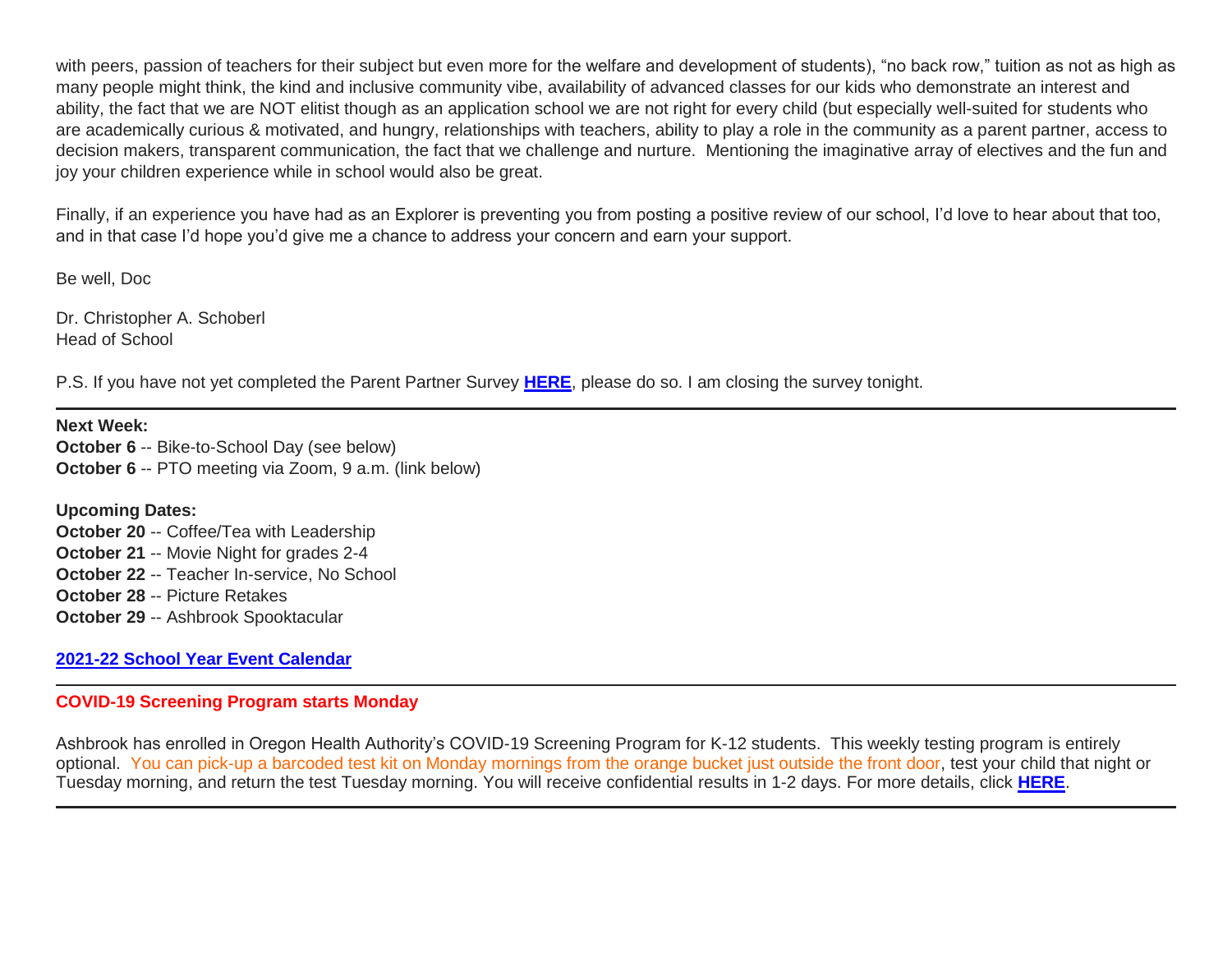## **Exploring Character: October is CONSIDERATION month!**

**We consider how our actions affect others. We treat others with kindness.**



**[Here](http://link.mystudentsprogress.com/ls/click?upn=n7jYKe39nC4PrVAw2BzaOolgU5XUleaJ61qfvNJxTW3uoi8RFzNYUfSc1qXdqajA34djZWrxIBJBxzp2whbybvqIYp3dDOkCDgKesziBdClZzxSWU41H65tCwGjbVrt3-2BF0X2hU7a8bZENtzD4dHsYU5ZeABRZL3pKJZRDk2iGQ-3DM2mz_1PndbFfBoQGSZbxwXHHEexw3B2F0fG-2BUmuXm6a-2BX-2BzvL8rXTunzHMI6IkDf7bdBzk33hechsGzTZUbsVa-2FUS4M-2FVGguBXdRF6yYjpSBL4s9RDHTT5wsAUNtMwDEcbfoW0p8PCQ-2F4SWldHGTdehUE-2Bhvm-2BDFOaQVRBsP3yFYiu2RpHOl4yUygrwsKZ8N2xXvpl3Nbgqv5vvU4tbDBjJVboZoH4yyQ0ER6mDLyX7cJhG7l7bXhE4LWr6aAD-2F84xkF81Tvl-2B-2BjPpJvQpBYSqwLMA-2Fdipt2laviFzC4T1nHxkKKPFO7ojDap-2BMWnih9eAlqdCsVNl2MnEVreH-2B0ainSrBW-2FeCo8cNpNR13jRyjMb1m5ld-2FPUMuXhSPrcrT1aRZh9M8PQDrlrt4uRVbEqnAyovInIwPlvx0nKEiewexcnkDdnUIR5nD0yqMJODpIHTWjY)** is an Ashbrook Character Traits poster suitable for your fridge

Family Focus on Consideration: here are some activities you can do at home to reinforce the values at the core of our character education program.

1) Make a two-minute video representing Consideration. Present it to Doc, and he may post it on Ashbrook's website, make it a part of our virtues video catalog, and/or show it to our Lower School students. How do courtesy (September's virtue) and Consideration work together? Answer this question or interpret this quotation and engage in a family discussion about what this means and how it might play out in our daily lives:



2) Four good reads about kindness, empathy, and the importance of friendship. Where do you see yourself in these characters? Read these by yourself or with a parent and take some time to discuss where, in these pages, you see your own "consideration" story.

- **[We're All Wonders by R.J. Palacio](http://link.mystudentsprogress.com/ls/click?upn=5XDbAd9r0ovG7GZusFBG8DcIynHwqgIqUtZGMR0M-2FUKytz9Wqj8b-2FfRPTmOfyUErOvmZxNwzAits82KfeThQpMIq6ACU2MZ1-2BcRL2lXzWXuRabhiblJjv1DPc79Cmf0GsQxsnKc8BxCI8YHMcSDEjGUK0XYT8zwDSgWKaYFpx9lPY9M-2F-2BnK21IIn-2Be8jsA5eeBknFlpVoc-2B-2B8O5PB-2Bnx-2Bg-3D-3DqKPj_1PndbFfBoQGSZbxwXHHEexw3B2F0fG-2BUmuXm6a-2BX-2BzvL8rXTunzHMI6IkDf7bdBzk33hechsGzTZUbsVa-2FUS4Mngl5bH-2BpscyE8NDuc8-2FxsgQms3cWwmNN9KZlQUGG7ExbZuhzJ84Rw0OyvevB3SBi-2BVN5dB3YNSehSvGLkL-2FTTeKu1z3PPL5f8gnnTd-2FlDq60WWVPV9k-2FuTdvKYP7BqUyxnWwQ0W3Z34imF24s5NxuZwxiQfU9YgVDUDVBs9X1cfS80CWh74mCK8-2FV9SJkRlNwg2MN2gfNDGY6oAoxwllINhU1ORu0hbQxouHuHk1XIrGx2fHIghYqRlvJROUIeBjVZczmhSXu-2FpBO3jJuxulEl-2BcU5Ab4C6GMXqHXOPt2ciYd0eEBnNXKS0o0B8zIR1PEy6neKYmU2iJGHPnMlDkn43B2WnxaTDK-2FPy5r7h-2FlV)**
- **[Superbuns!: Kindness Is Her Superpower by](http://link.mystudentsprogress.com/ls/click?upn=5XDbAd9r0ovG7GZusFBG8Ni2Mvakf9pNUBZk-2BPYfVYF6-2FOK5ylTOoTO5PzpTWCzFsKNqpvEF5I3sLLu1afx6FkEq-2BEBLMKb6tjEYmBek6BcYme8RorPZwHQ0XofDz27maJtxsMkrtyzOhBbcpUhpe6eNUBV1SJRHck-2B3orbTbqV8tjhnUJLOmv0wLWzvwl6YLu9P5iw8LJrOywfzHSR6mjfoAgI1esJPlvnCW-2FLmMIkQKoLJ8N2-2F27-2BzeIxRiCHM2IEo-2BYEwrWjGGtWXxBKKdA-3D-3DwP4z_1PndbFfBoQGSZbxwXHHEexw3B2F0fG-2BUmuXm6a-2BX-2BzvL8rXTunzHMI6IkDf7bdBzk33hechsGzTZUbsVa-2FUS4F-2BiFGPsFhTdtVJ2oSBSUNyGU9SyqaBuqDZZ2WXmf-2Bg-2F0J0mfV6BLQRLHhRAfKc2GcxdCs774TuXv-2FKh4e9X902PfcOjuSwtDbBV-2FfrHEWvwr-2FANBdt4T28aQLvn-2Fw9qwEmZ6Qeb-2FiUl2nmHYPKO4k-2FJpy-2FhU6Qsse7cVRuq4nQnVrj-2FSss7lf-2BFoKtukk7c8cms7jZyEGECNTlTIyDiwkDumtuy4MhSAo7GErgBcM2sF8VtO03wlaT1zj88LinvSATo74-2BkC5trlMw5yeWANmjPgAI2o-2BJ33-2B1OKZd-2FKVJllc4X1wCuH0TZ3dSCCNBE3RyEga7Hxh9pSgAl5EDpapV1bidSXjkOdb-2FYs9EEZVWc) Diane Kredensor**
- **[Freak the Mighty by Rodman Philbrick](http://link.mystudentsprogress.com/ls/click?upn=5XDbAd9r0ovG7GZusFBG8ETPzhw1tWoK11Ndj8qrCmgPRwXmanuEM9zaqvWSdL52ZD7FPqAIiOaRe-2FGsKfJLyTrCUB08UbwQYx7u18R7PiFACg-2Fd-2F4iwH1ey-2Fgry0lTvkJ3H_1PndbFfBoQGSZbxwXHHEexw3B2F0fG-2BUmuXm6a-2BX-2BzvL8rXTunzHMI6IkDf7bdBzk33hechsGzTZUbsVa-2FUS4ANqtL6mRpGbCh73J0r09MAyyqELcBxGG3doZrt9TXYOxiDf-2FNiQ-2FnI0ZcNr4PRPTtM7WMnHLzwqqha9TnCumeatqfgPANvfw9LNbsdJwuicEspT-2FPbMBAjFORY2Q8H9-2FO3VwpNi1oetM5U-2FLGRxJ5kOGuZfFgnwIpxrda4UBDmsmp4-2F9jC9x1VA7l-2FdAsD4cfVcWb3wIqeesdnWmTI3Mv-2FH3Fba57Bbc5TEjWTTbht4ELXgtF73ReXMvCbs9ssptW3S3n7oaWCBV68VFCpcmXoFU7DJBXDRWKvftBxX3dK5CUxORXfVIBXWz8UtJz53HppriTiidK7FSeD1UX-2BHJwSI03NhTYHIhjSNYAImJEN4)**
- **[To Kill a Mockingbird by Harper Lee](http://link.mystudentsprogress.com/ls/click?upn=5XDbAd9r0ovG7GZusFBG8B3M-2B8fycpz-2BAOOhsm4HInPrIukAljaQwV40oM1gAiZNFYInB96wFMNWcy9kxNZVdJRRKp7UM-2BFZq9Qq4v-2FnNukLxggpLHi5cfAX0CzK2tgZ0qkLWLSs-2F6f6YkQKDDQ-2BdERg04NmKsJvKQdhQdPXbgWz0ZV7k-2BKFwZDFZIgMqCg-2Bc0mudEVVKfmIPx9gXUMrsq0DadIXEFEXsi9tKfG2fzxEZNdK1rIkgwU472-2B8ml-2ByvFFhkla5Kantoc16tYO5fKm-2F4pRMNGDKcspXwkE15d4-3DkMda_1PndbFfBoQGSZbxwXHHEexw3B2F0fG-2BUmuXm6a-2BX-2BzvL8rXTunzHMI6IkDf7bdBzk33hechsGzTZUbsVa-2FUS4GAilCYMRqe7dhorieMzcuewHQN2QwaeZ-2F3-2B0rJG7y38Brk8i4qPfJ8pwECE1-2BT-2BWyNR4KHkypU7tdZWdB9E1rPnO-2Fy-2Bf1NXR3LLOUjL7qbKl4o8F7yYrTE9-2BfAg6V26dWpZ-2BJmMImBgcFLKnQUCw8YeAR6RT-2FQt9-2Buu4Ce67pd8D3qmloGzAjTZxBWmyEGH7b-2B-2BUrm2-2FIHQStdVUzpjJ80fzkkZ8rp6u6i6Nvaw3ub-2F9S87DQzqJwE-2Fo5-2BeFmTLpu6OOGmc3yJXXGlOh3ma5TdLXZbxGgOewu6F9rji9v47XJGd4ebUOxuXBx-2FAVUlcVge1sx5ifxJU3vgIUsR7cmmifu-2FUk-2FFOeyzrZ8LDvAR1)**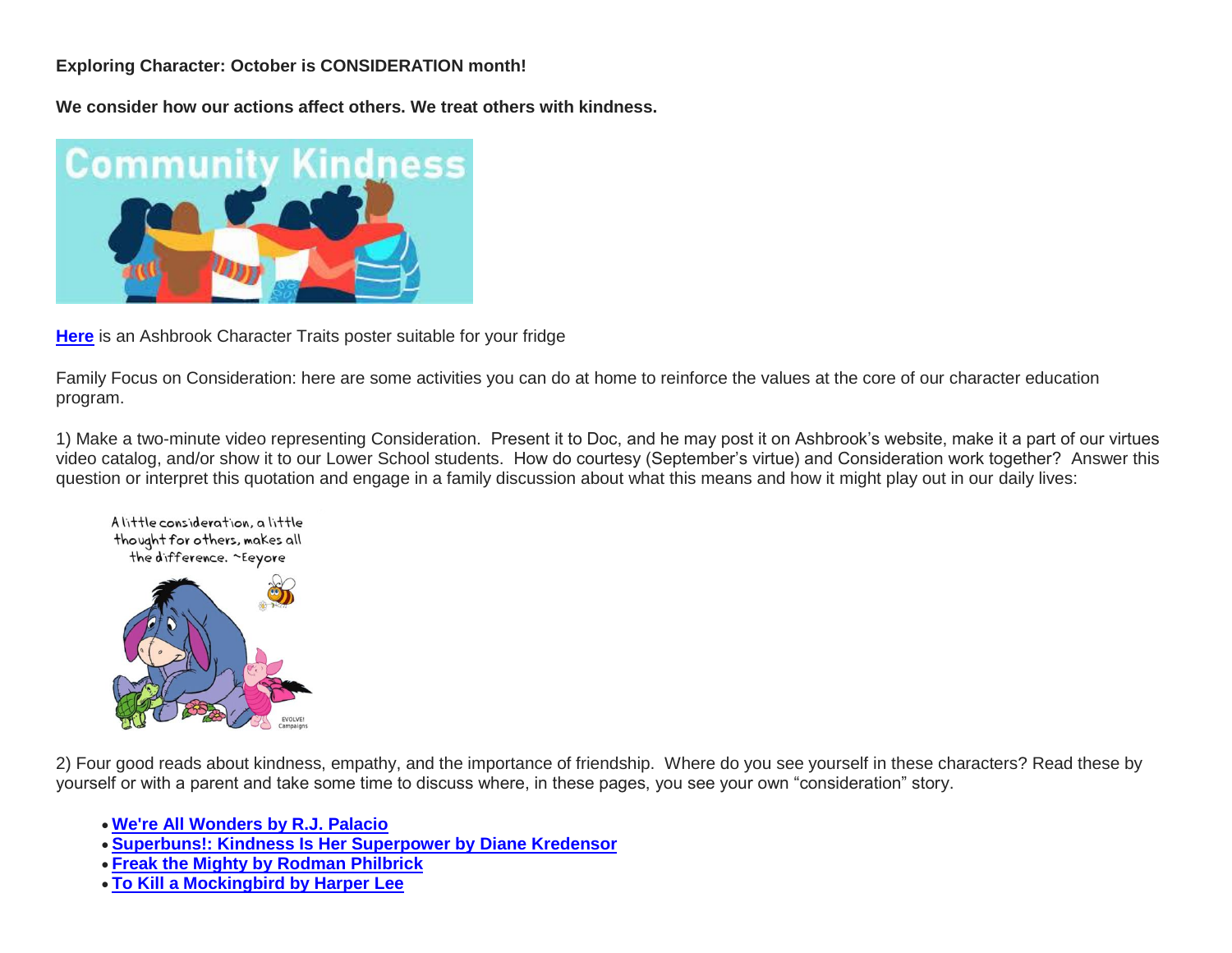3) Watch **[this video](http://link.mystudentsprogress.com/ls/click?upn=5XDbAd9r0ovG7GZusFBG8PfeZw8-2F7u87HLkeZtu3xvhv-2Fe2w7jQkWbd5xjrrq5-2B-2BCg8FCWe6eqPwaX5gddbrEg-3D-3DBV8D_1PndbFfBoQGSZbxwXHHEexw3B2F0fG-2BUmuXm6a-2BX-2BzvL8rXTunzHMI6IkDf7bdBzk33hechsGzTZUbsVa-2FUS4NO3szdi0oI9nSyFXJ2kkOsaotfQGRVLioo80Y10dvAjm8OUy9QSwHg3EBwtEdsyecP8qmnSa3hemzQbeH60DMu43gr-2FB-2F3HVC8sWofZAGqG2dDaPDcZuO4mfiCGoFSMSJDdL7O2ZQUSQY6u72l02g1O8N1zp05MadsgXBcgnGJIyl1rAnXyIzDr0piBUWyOe2bcqs017DFkTnpNRBdk5cMqHgb09P-2FVanba6dzwOMDYFe-2BxX563RKs0-2BLfFYJX6jBiB0-2FzA4V8KlcLK8S8ghb1MTMq9j67vaculyklc8h6O0xDR9QcpJUjX7DWYXYhMSTtzvif7UHqEX70civ8LTZxhDSED2-2BEDOuAj-2BuRVz1G9)** musical performance about being kind and talk with a parent about ways you are kind to your family, pets, and friends. Make a drawing of yourself being kind, and explain it to a parent. Bring it in to Doc and tell him about it and he will post it on Instagram and hang it in his office!

## **STUDENT CONTEST: Summer Months Character Traits**

What about June, July, and August? Are you a student who has some thoughts about what three traits we should add to our Character Trait list for the summer months? Would you like to win a snazzy long sleeve Ashbrook t-shirt AND a free dress day for your entire class? If so, write Doc a note according to the following instructions: On a single page, describe each trait and its month and WHY you think it would be important for Ashbrook to adopt (due by the first bell of the day on 10/15).

#### **Honoring a special donor**

Today we honored the late Vince Steckler (pictured below in his last visit to Ashbrook). Dr. Steckler was moved as Dr. Schoberl dedicated her classroom to her brother Vince with a plaque that reads: *This classroom is dedicated to Vince Steckler in memory of his generous contribution to science education at Ashbrook*. We will be sending pictures of the plaque and cards of sympathy from our science students to his wife next week.



#### **Board of Trustees Update**

The Board of Trustees at Ashbrook met in regular session in September. Here is a summary of the items we discussed.

The Board continued its review of Vivek Murthy's book Together as well as a podcast that Dr. Schoberl recommended we listen to related to developing resilience in organizations and particularly students. The Board had a great discussion about this as well as the related characteristics of kindness and community. We all recognized how Ashbrook is a safe space for kids to practice these skills.

We talked about the concept of inclusion with a focus on gender normality and the recognition of a broad range of religious holidays at work, at home and in educational institutions.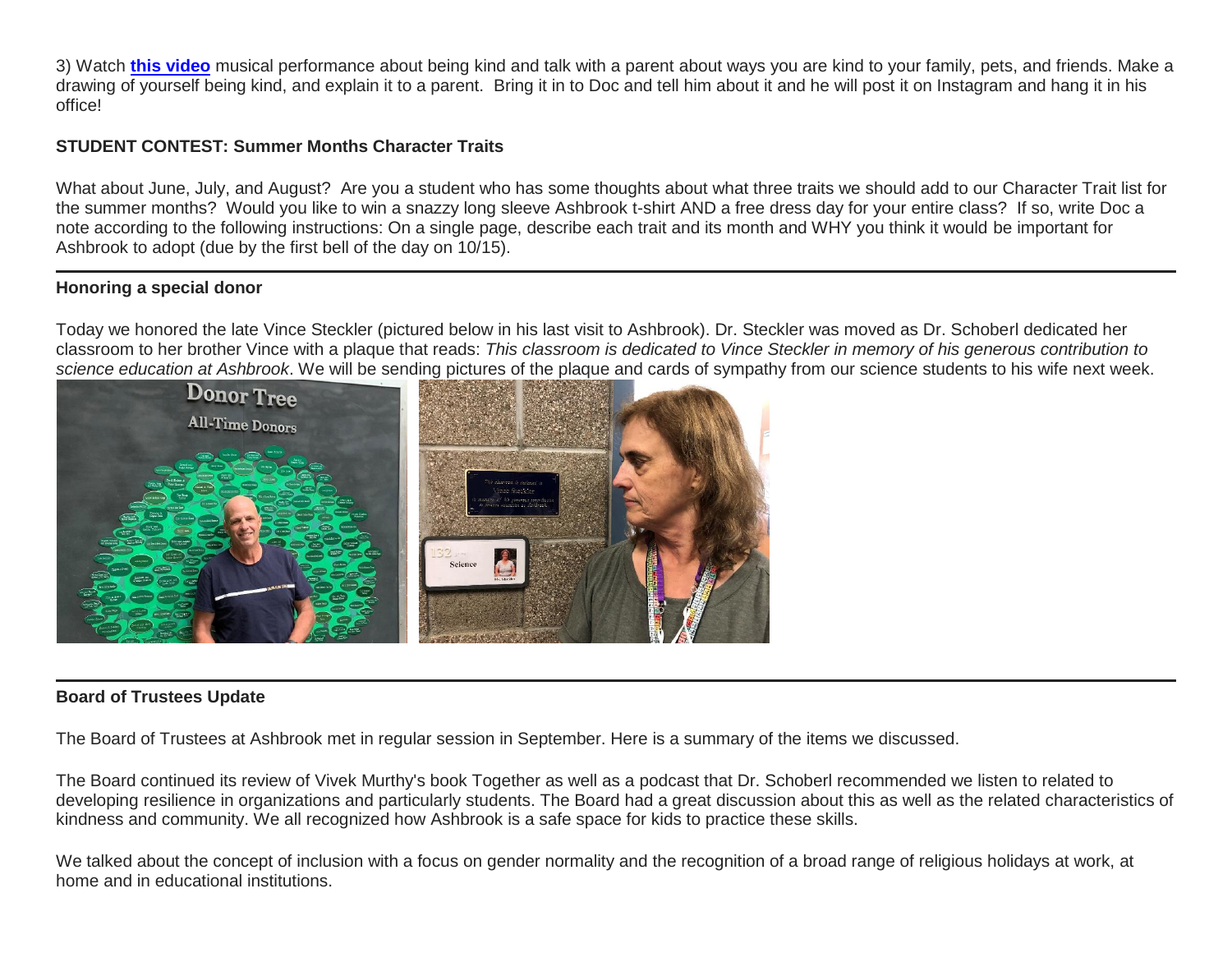We returned to a discussion from last month about the financial and enrollment stability of the school. The conversation ranged from the recent 509J decision around math opportunity (and how Ashbrook should position ourselves) to areas / offerings at school that need to be developed or funded in order to be more attractive to prospective students and their parents. This led naturally to a review of Doc's Objectives and Key Results (OKRs) for the 2021-2022 school year.

We reviewed the HOS report which had updates on:

- The school marketing and branding plan. Specifically, we checked out the new **[Facilities Rental page](http://link.mystudentsprogress.com/ls/click?upn=5XDbAd9r0ovG7GZusFBG8PaUF78UqItDelTGdwk7Y5atou9gtLDVWPHz20ekWqdX8QiuFsmmMIqk7v9aV5ZwzGC-2Bz59IZUE4QsAV9oXhIcgUm8nuz43bjY0rGl2It4qJG2xV_1PndbFfBoQGSZbxwXHHEexw3B2F0fG-2BUmuXm6a-2BX-2BzvL8rXTunzHMI6IkDf7bdBzk33hechsGzTZUbsVa-2FUS4DfEsmkoDA827OWw1sCzIP7bpCvrBmr9yFT7GkLAjlWAsLnS6xKnuhspZAehL-2BW15zEy-2FNwbzyrNTNLlVJsMVuyzXs77P4SBrqJp8aULdxazKAUtJc-2FWA3Biu-2BPm0Qb9LfxW3flRmGh3wWaRsYNLe7oYGscQS2CY1Nhj-2BP5KVZxp9K0TE-2FaDxe8q9AHpspCCCs-2BdX-2FWpIKw-2FFNKOTi9JdxjFYa-2FpMSf60caIeaCK8g45XysfsinZjGs3ATlNdEa7s0dAeKeS46Y1uys4HzGIEqlMhiOTcb9I3yv0GdRKcta0jmn-2F5mkwkHsOuce3z7Zm1V17tY0asjlugLco4CpkAAU4XGXP4IC439b9ZDt0276d)** on the website. The page looks great; if you are connected with organizations that could use the space send them the link or connect them with the front office!
- Back to School Night including how well managed it was by all the staff
- Facilities update (including security items)
- COVID testing plans
- Doc's external community outreach
- A recap of the first Heads Advisory Committee (HAC) meeting

# **Let's Roll with It -- Bike to School Day is Wednesday!**

Grab you helmet and pump up your tires … it's time for Bike To School Day! On Wednesday, October 6, your Ashbrook PTO will be hosting a Bike To School Day for you and your family. Enjoy the crisp fall air as you ride from home to school where the PTO will have hot cocoa and light snacks waiting for you to enjoy while you socialize with friends. If the ride from home is too far, you can start from an alternate location such as MLK Park, Benton County Fairgrounds or Avery Park. For a fun, short ride, meet Doc at Sunset Park between 7:15 and 7:30 and he will lead you to school! Don't have a bike or don't want to ride that day? No problem. Arrive at school a little early and enjoy hot cocoa and snacks while you watch the cyclists arrive. If you have any questions, please contact Krista Lindberg [\(krista.lindberg@comcast.net\)](mailto:krista.lindberg@comcast.net).

SPECIAL NOTE FROM DOC -- It's a "free dress" day if you ride your bike to school on Wednesday!

# **PTO meeting Wednesday via Zoom**

Come one, come all to the next PTO meeting! We'd love to have you join us and learn more about the PTO. Meetings are held the first Wednesday of every month at 9:00 am on Zoom.

When: Wednesday, October 6, at 9 am

<https://us02web.zoom.us/j/8932204776?pwd=ZlRFakpKNG4xVUZ4WUJkK3g3dGcydz09>

Meeting ID: 893 220 4776

Passcode: PTO